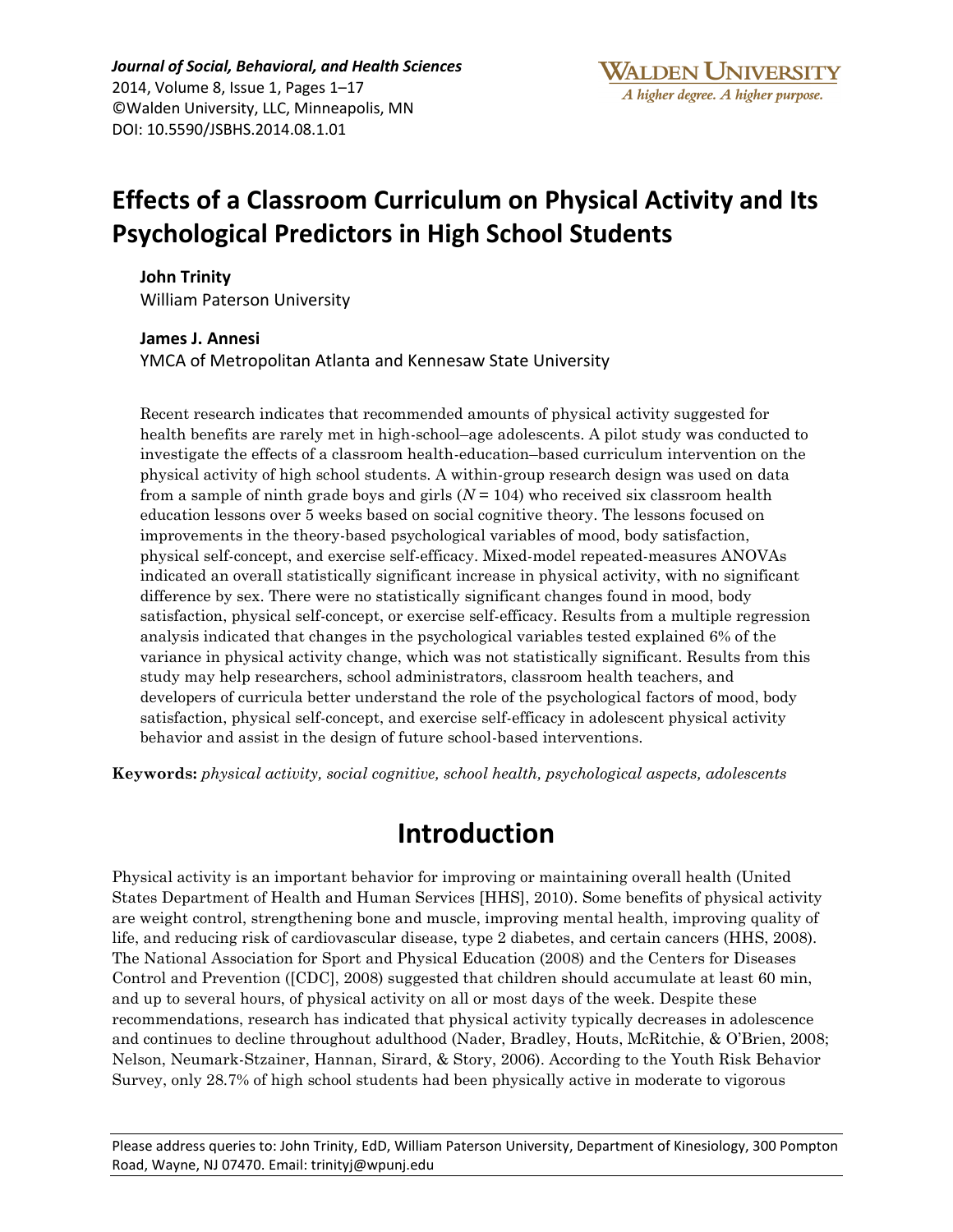intensity physical activity for a total of at least 60 min per day on each of the 7 days prior to the survey being completed (CDC, 2012). Accelerometer-based studies found that only 31% of 15 yearolds across the United States are moderately to vigorously active during weekdays, and only 17% are moderately to vigorously active on weekend days (Nader et al., 2008).

Schools are often called upon to increase the proportion of youths who participate in daily physical education and to increase physical activity during those classes in order to reach the recommended weekly min of physical activity (HHS, 2000). In addition to its health benefits, physical activity has been shown to enhance cognition in children and to have a positive effect on academic performance (Singh, Uijdewilligen, Twisk, Van Mechelen, & Chinapaw, 2012; Davis & Pollock, 2013). The CDC (2010) reviewed 50 studies that examined associations between physical activity and academic achievement and found that physical activity was positively related to academic performance in over half of the studies. In their review, the authors from the CDC (2010) suggest to school boards, administrators, and principals that "maintaining or increasing time dedicated for physical activity during the school day will not have a negative impact on academic performance, and it may positively impact students' academic performance" (p. 28). However, the CDC (2012) also reported that enrollment of high school students in daily physical education classes in the United States decreased from 45% in 1991 to 33% in 2009. Across the country, physical education is required in 50% of schools for grades 1 through 9, but in only 21% of schools in grade 12 (Lee, Burgeson, Fulton, & Spain, 2007). Only 2% of high schools provide daily physical education (Lee et al., 2007). In schools that do provide physical education classes, most of the class time is not spent being physically active (Smith, Lounsbery, & McKenzie, 2014). Rather, students are typically in moderate-to-vigorous physical activities less than one-third of class time (Matthews-Ewald, Moore, Harris, Bradlyn, & Frost, 2013). Overall, physical education classes provide less than one-third of the minimum weekly recommendation of 300 min (HHS, 2008; McKenzie et al., 1995; Tudor-Locke, Lee, Morgan, Beighle, & Pangrazi, 2006). Thus, an increase in physical activity outside of school physical education classes has been suggested (Beighle, Morgan, Le Masurier, & Pangrazi, 2006; HHS, 2010; Tudor-Locke et al., 2006).

Health education classes are commonly integrated into school curricula, with many states mandating a specific number of hours in such classes (National Association for Sport and Physical Education, 2010). Although topics covered vary from state to state, in their report entitled *Developing Healthy People 2020*, HHS (2010) suggested that school health curricula include units on the importance of physical activity for improving health and quality of life. However, little is known about how this suggestion may affect physical activity outside of the classroom. If a classroom health education curriculum could affect behaviors in such a way as to increase the amount of physical activity, this might help students meet the recommended amounts. Interventions have sometimes had success at increasing the physical activity of school-age participants when administered through physical education classes (Gorely, Nevill, Morris, Stensel, & Nevill, 2009; Van Sluijs, McMinn, & Griffin, 2008) or through a classroom health component supplementing traditional physical education (Pate et al., 2007; Pate et al., 2005; Sallis et al., 1997; Verstraete, Cardon, De Clercq, & De Bourdeaudhuij, 2007). However, given the present reductions in physical education classes (CDC, 2012), fewer students may be exposed to these types of interventions.

Various theoretical models have been used as the bases of interventions intended to increase physical activity (Stice, Shaw, & Marti, 2006), with the most common being social cognitive theory (Buckworth & Dishman, 2002). According to Albert Bandura (1998), the developer of social cognitive theory, "Social cognitive theory in its totality specifies factors governing the acquisition of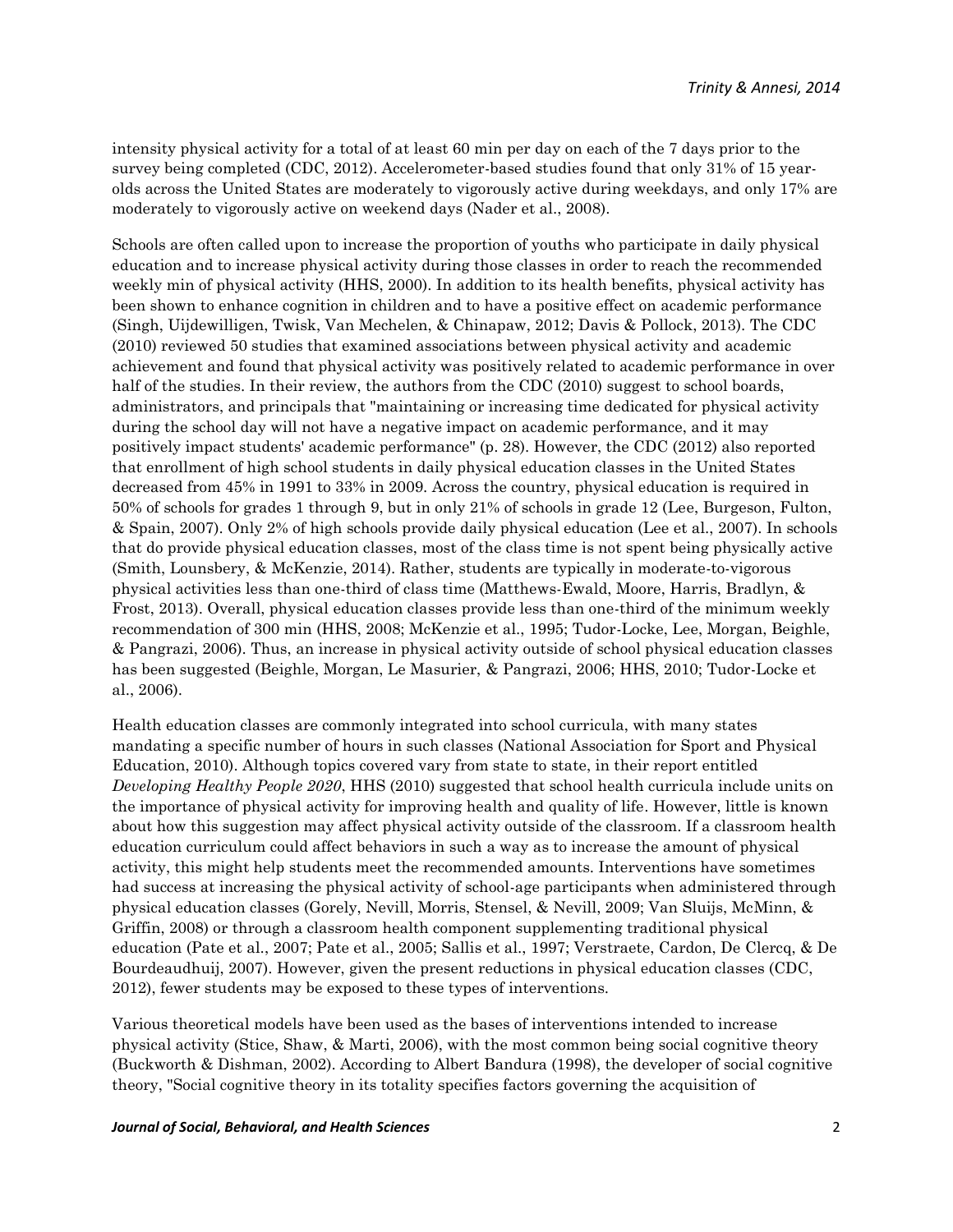competencies that can profoundly affect physical and emotional well-being as well as the selfregulation of health habits" (p. 624). Bandura suggested that people require more than knowledge about the risks associated with poor health habits and that an individual's self-influences must be engaged in order to change unhealthy behaviors into healthy behaviors (Bandura, 1998). Bandura described general social cognitive theory determinants that are needed to effectively create change in health habits as (a) knowledge of health risks and benefits, (b) perceived health-related self-efficacy, (c) outcome expectations of healthy behavior, (d) health-related goals, and (e) impediments or barriers to healthy behavior change (Bandura, 2004). A social cognitive approach to health behavior change could influence an individual's health-related behaviors through his/her use of various selfmanagement skills (Bandura, 2004).

Baker and Brownell (2000) extended social cognitive theory and posited that improvements in the psychological factors of mood and well-being, body image, self-efficacy, self-esteem, and coping would promote regular exercise, along with an improved diet and well-managed weight. More specifically, their model (Figure 1) suggested that changes in the aforementioned psychological factors would improve motivation, commitment, and other psychosocial resources that increase physical activity and exercise outputs. Baker and Brownell (2000) posited that improved mood would provide a healthier and stronger psychological climate leading to a stronger commitment toward behavior change. Baker and Brownell (2000) also suggested that improvements in body image, "… may be reinforcing and lead to a greater long-term exercise adherence, as well as increased confidence in one's ability to make positive changes" (p. 322). They further proposed that an increase in selfesteem "… may also allow an individual to view him or herself as a person able to make and commit to positive changes" (p. 322). Baker and Brownell (2000) asserted that confidence in one's ability to be physically active would lead to increased self-efficacy about exercise, also promoting that behavior.

Tenets of social cognitive theory (Bandura, 1998) and key elements of Baker and Brownell's (2000) model were utilized in the architecture of an exercise adherence intervention (i.e., "The Coach Approach") with adults (Annesi, 2011; Annesi & Gorjala, 2010; Annesi, Unruh, Marti, Gorjala, & Tennant, 2011). In corresponding studies of 24 to 26 weeks in length, in addition to providing access to an exercise facility, participants were provided classroom sessions that emphasized goal setting and progress tracking, mood improvement, and increased self-regulatory skills. Six, 45- to 60-min sessions, with goals of improving participants' exercise self-efficacy, body image, and mood, were administered over 6 months. Results from these studies demonstrated statistically significant increases in exercise outputs, and statistically significant improvements in the psychological constructs of mood, exercise self-efficacy, physical self-concept, and body area satisfaction. Corresponding research has not, however, been conducted in school settings with adolescents. Thus, the present study was modeled after studies that successfully increased physical activity and its proposed psychological predictors.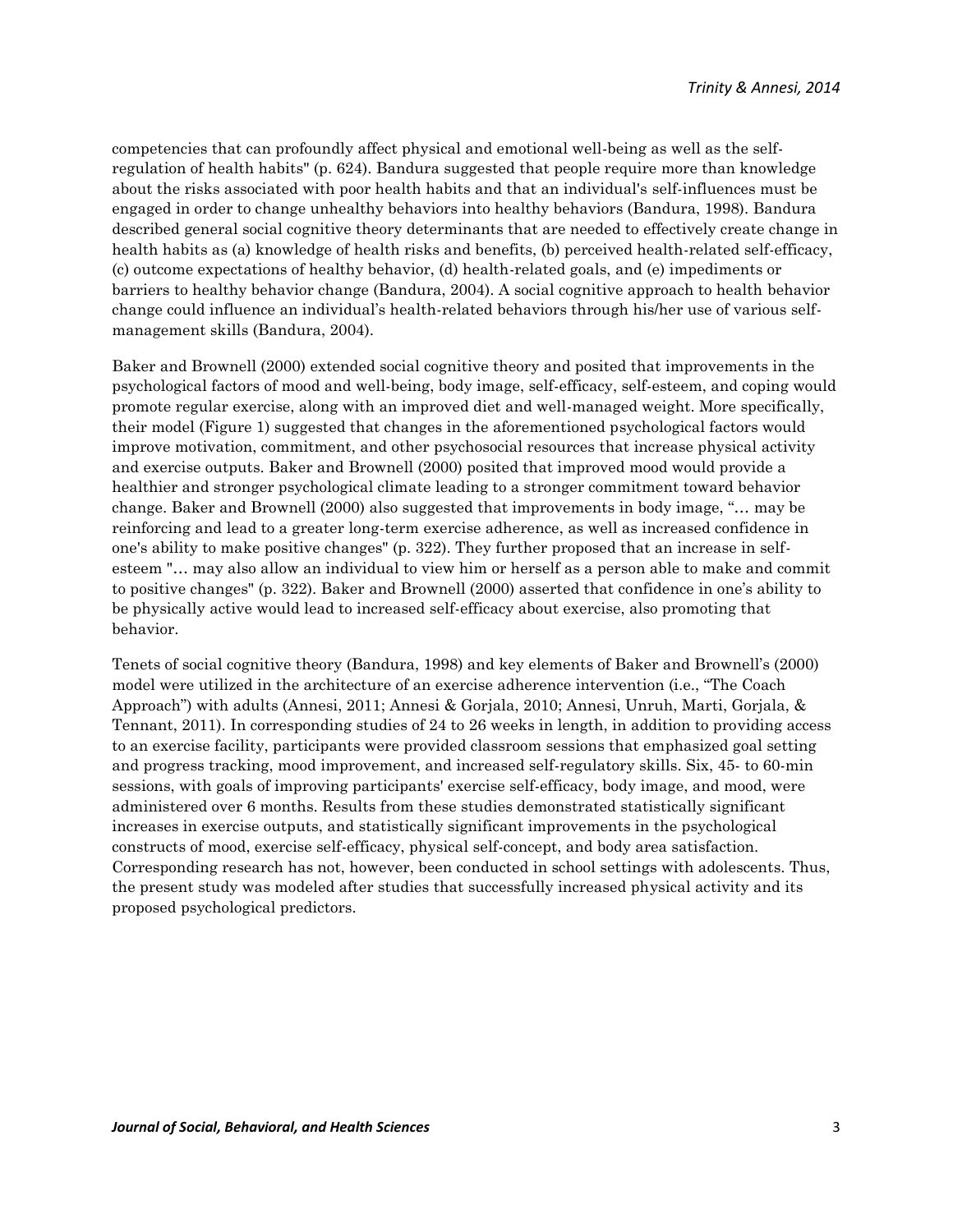

**Figure 1:** *Baker and Brownell's model demonstrating the relationship between psychological mechanisms and physical activity. Reprinted, with permission, from C. W. Baker and K. D. Brownell, 2000, Physical activity and maintenance of weight loss: Physiological and psychological mechanisms. In Physical activity and obesity, edited by C. Bouchard (Champaign, IL: Human Kinetics), 315.*

Because classroom health education curricula include many state-mandated topics that require coverage in brief timeframes, introducing a unit specifically designed to focus on the topic of exercise needed to be brief enough to incorporate into an existing schedule. For this study, the intervention was required to take place within the 8 weeks of classroom health education. We also needed to work within the number of current lessons that were previously allotted to the study of physical activity within the school's curriculum. We determined that the proposed psychological predictors of physical activity could be adequately addressed in six classroom lessons. Prior to investing considerable resources for a longer study and/or withholding the intervention in a comparison condition, we decided that a pilot study would be appropriate. Thus, the purpose of this study was designed to assess within-group changes in physical activity and the psychosocial variables of mood, body satisfaction, physical self-concept, and exercise self-efficacy over 5 weeks in a sample of ninth-grade boys and girls who were exposed to a unique, classroom-based health curriculum. We hypothesized that scores on physical activity would demonstrate a statistically significant increase over the length of the study, and that statistically significant improvements in the psychological variables of mood, body satisfaction, physical self-concept, and exercise self-efficacy would significantly predict increases in physical activity. Because the effectiveness of targeting psychological predictors of physical activity within a classroom-only intervention has not been previously tested, this research could provide initial data on the efficacy of a shortened curriculum-based behavior-change component for increasing physical activity in high school students. This study would also serve to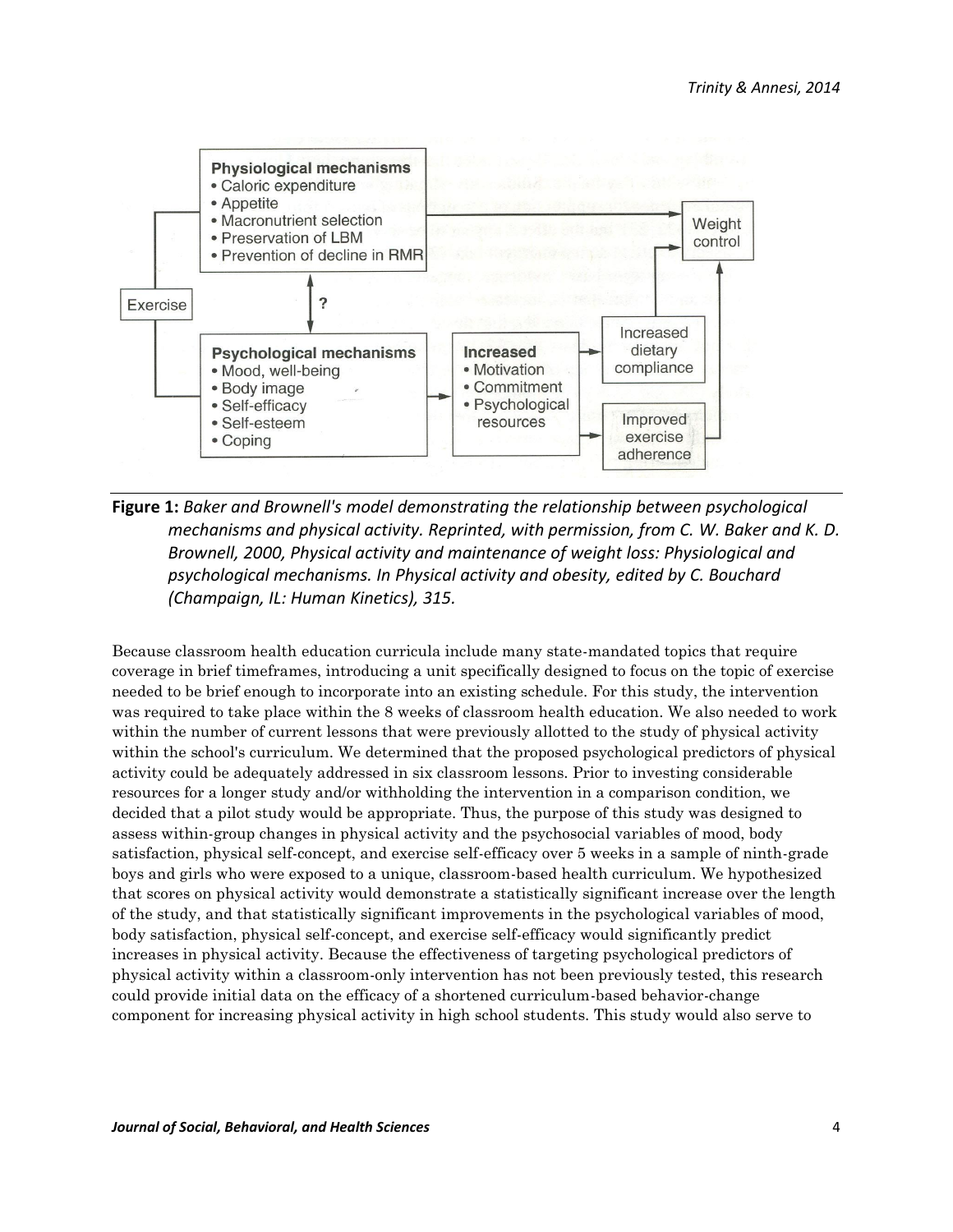estimate the relative effects of changes in theory-based psychological variables (in which the present intervention was based) for predicting increased physical activity in that age group and evaluate the need for more comprehensive replications.

## **Method**

### **Participants and Setting**

This study was completed in an urban high school in the northeast United States. The school had a population of approximately 900 students (72% Hispanic, 16% White, 8% African American, and 2% Asian or other; National Center for Education Statistics, 2014. The school district had 60% of its students eligible for the free or reduced-price lunch program compared to its state average of 27% (Great Schools, 2008). Thus, the school was in a lower to lower-middle socioeconomic region.

An a priori power analysis was conducted to determine the minimum number of participants needed for this study. A main focus of the investigation was the association of changes in mood, body satisfaction, physical self-concept, and exercise self-efficacy with physical activity change. Thus, anticipating a moderate effect size  $(f^2 = .15)$ , with four predictors, the minimum sample size required was 84 (Cohen, 1988).

There were approximately 245 students in the selected school enrolled in ninth grade at the time of this study. The guidance department schedules all students for physical education class for one class period per day for the entire year (four semesters of 10 weeks). The physical education supervisor then assigns students from grades 9, 11, and 12 to one of the four semesters (10 weeks) of health education based on teacher and classroom availability. Students are then assigned to a specific health education class based on grade level and physical education class meeting time. Health education classes are assigned throughout the entire school year. During the semester of classroom health education, students do not attend physical education class. The first semester (which was the time period for this study) included five classes of ninth-grade health education, which served as naturally formed groups to receive the six-lesson intervention. Class schedule changes, absences, student transfers, and dropouts resulted in 107 students participating in the study. Three participants were not included due to their lack of skills in the English language. The final sample size for this study was 104 (53 girls and 51 boys; overall  $M_{\text{age}} = 14.4$  years,  $SD = 0.6$ ). Thus, adequate statistical power to complete the planned analyses was present.

### **Classroom Health Curriculum**

Lessons were developed to increase physical activity of the participants by focusing on the proposed psychological predictors of physical activity: mood, body satisfaction, physical self-concept, and exercise self-efficacy. These social cognitive theory-based lessons included instructional materials commonly available to school districts along with material based on The Coach Approach. The school's health education teachers also participated in the development of the lessons that were unique to this investigation. The 40-min lessons were applied in a format that was practical for a standard high school environment. The six lesson topics were (a) physical activity and mental health, (b) physical activity and stress reduction, (c) physical activity and physical self-concept, (d) physical activity and body image, (e) exercise self-efficacy, and (f) barriers to physical activity and goal setting. Based on the taxonomy of behavior-change techniques developed by Abraham and Michie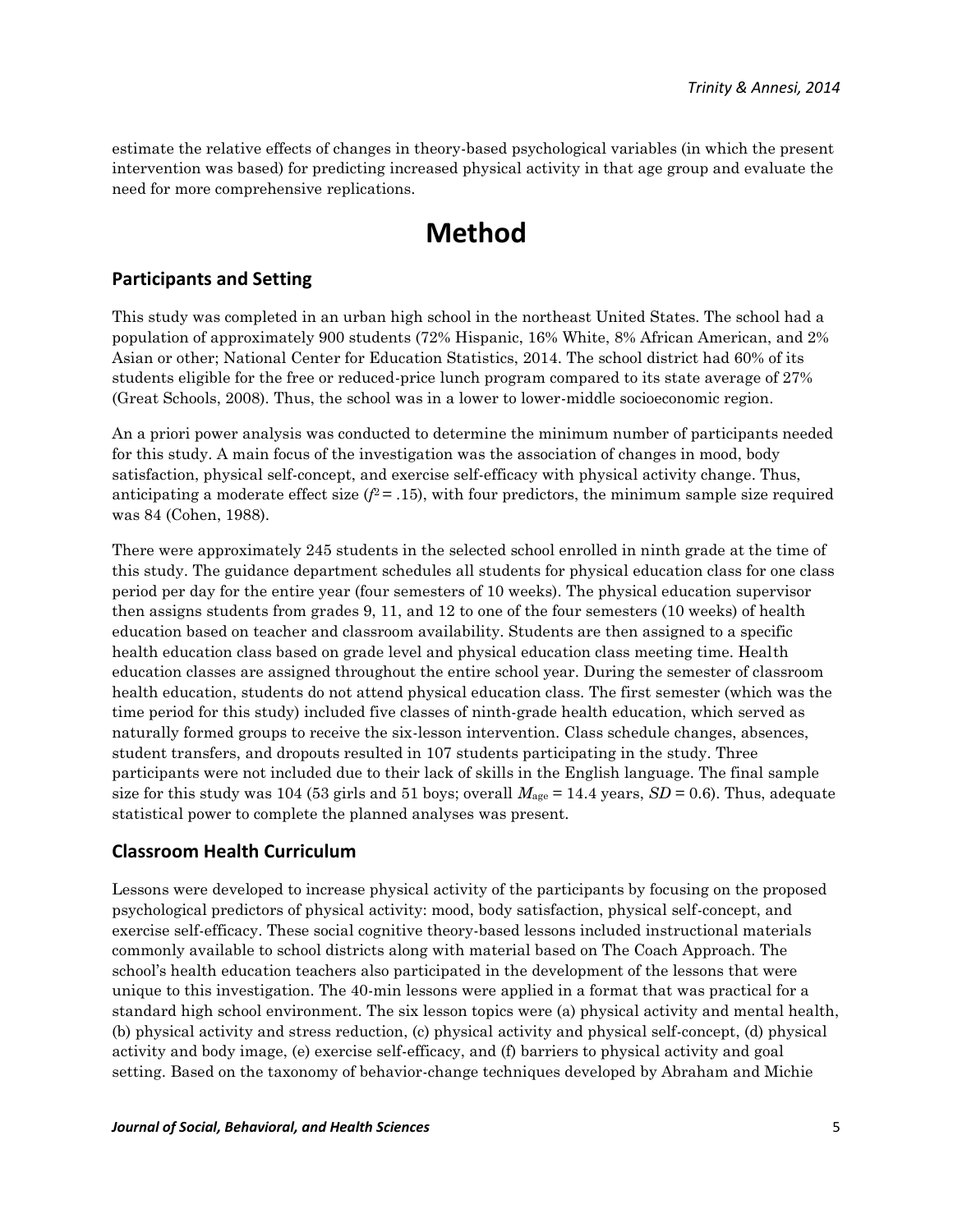(2008), the lessons (a) provided information on consequences of particular behaviors, (b) prompted intention formation, (c) prompted barrier identification, (d) provided general encouragement, (e) set graded tasks, (f) provided instruction, (g) modeled and demonstrated correct behavior, (h) facilitated goal setting, (i) provided instruction in self-monitoring behavior, (j) provided contingent rewards, (k) prompted practice, (l) planned social support or social change, (m) prompted self-talk, and (n) facilitated time management. General instructional techniques included teacher lectures, readings and review questions from the district-approved textbook, small group activities, individual worksheets, and class games/activities.

#### **Measures**

#### *Physical Activity*

The Godin Leisure-Time Exercise Questionnaire Part 1 (Godin, 2011) is a self-report of physical activity from the previous week. Participants are asked to report how many sessions per week they were physically active for more than 15 min at a strenuous (e.g., running), moderate (e.g., fast walking), and mild (e.g., easy walking) physical activity intensity. Responses to the questions are transposed into estimates of metabolic equivalents of tasks (METs - a measure of intensity of physical activity; Ainsworth et al., 2000) by multiplying responses by 9, 5, and 3 METs and then summing those scores. For 11th-grade students, test–retest reliability over 2 weeks was reported to be .91 (Sallis, Buono, Roby, Micale, & Nelson, 1993). Construct validity was supported by statistically significant correlations (.32 and .39) between Godin Leisure-Time Exercise Questionnaire scores and heart rate monitor results (Sallis et al., 1993), as well as peak volume of oxygen uptake measurements (.56; Jacobs, Ainsworth, Hartman, & Leon, 1993).

#### *Mood*

The Brunel Mood Scale (Terry, Lane, Lane, & Keohane, 1999) measured overall mood. It was originally developed for use with children, but has been validated and is also used with adults (Terry, Lane, & Fogarty, 2003). The self-report questionnaire has 24 items organized into six subscales with four items each. The six subscale headings are anger, confusion, depression, fatigue, tension, and vigor. Participants respond to the 24 items by indicating to what degree they have experienced a descriptor of a mood state (e.g., "unhappy," "anxious") on a 5-point scale ranging from 0 (*not at all*) to 4 (*extremely*). For this research we used the scale's measure of total mood distress, which aggregates the 24 items of its six subscales into a final score. Thus, the score on the Vigor subscale is subtracted from the sum of the other five subscales, which can be either a positive or negative number. The score range is -16 to 80, with a lower score indicating a better mood. The response timeframe used for this study was "How you felt over the past month." The Brunel Mood Scale demonstrated factorial and criterion validity in school children and young athletes and construct validity in the 11- to 18-year-old age group (Terry et al., 1999). Internal consistency was reported at  $\alpha$  = .76 to .95.

#### *Body Image*

The Body Areas Satisfaction Scale of the Multidimensional Body-Self Relations Questionnaire is a 9 item self-report inventory (Cash, 2000). It measures body image from perceptions of areas of the body (e.g., "face," "hair," "lower torso") on a scale ranging from 1 (*very dissatisfied*) to 5 (*very satisfied*). The score range is 9 to 45, with a higher score indicating a better body image. Internal consistency of the Body Areas Satisfaction Scale for females was reported at  $\alpha$  = .73, and for males at  $\alpha$  = .77 (Cash, 2000). Test–retest reliability was .74 for females and .86 for males (Cash, 2000).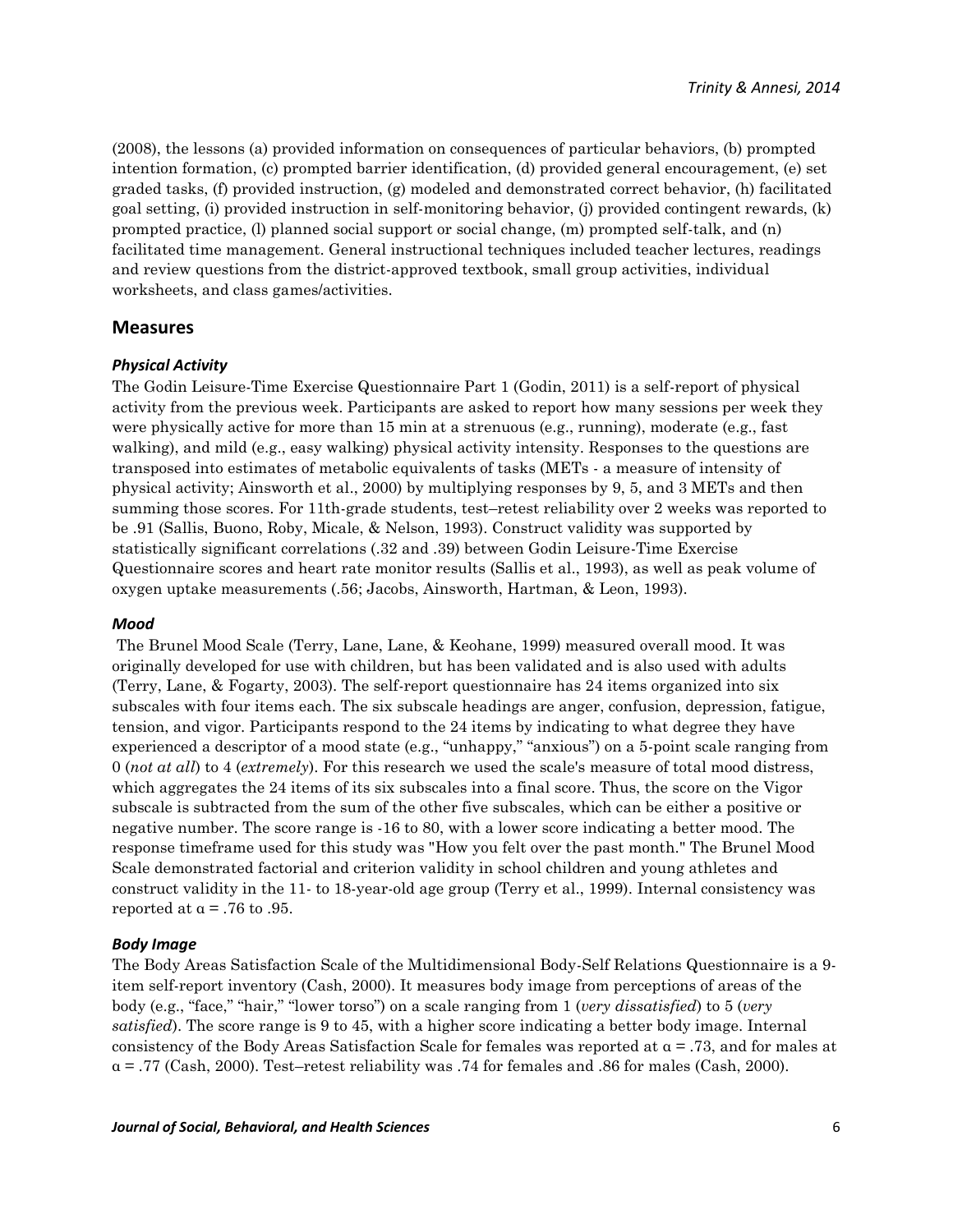#### *Physical Self-Concept*

The Physical Self-Concept subscale of the Tennessee Self-Concept Scale 2nd edition measures an individual's view of his or her body, state of health, physical appearance, skills, and sexuality (Fitts & Warren, 2003). Participants respond to 12 items on the scale ranging from 1 (*always false*) to 5 (*always true*) to items such as "I take good care of myself physically" and "I am not good at games and sports" (Fitts & Warren, 2003). The score range is 12 to 60, with a higher score indicating better physical self-concept. Internal consistency for the Physical Self-Concept subscale was reported at α = .93 for ages 13 to 18 and test–retest reliability over 1 to 2 weeks was .79 for ages 14 to 50 (Fitts & Warren, 2003).

#### *Exercise Self-Efficacy*

Exercise Barriers Self-Efficacy Scale for Children is a self-report survey that measures "the degree one believes he or she possesses the ability to overcome social, personal, and environmental barriers to participating in physical activity" (Annesi, Westcott, Faigenbaum, & Unruh, 2005, p. 470). Each item begins with the phrase, "I am sure I can exercise 3 or more days per week if …." Items conclude with phrases such as "exercise was not fun," "I had a lot of homework," and "I was bored by the exercise program." Participants respond to 10 items ranging from 1 (*not at all confident*) to 5 (*definitely confident*). The score range is 10 to 50, with a higher score indicating greater exercise selfefficacy. Internal consistencies averaged  $\alpha = .79$ , and test–retest reliability over 1 week was .77 (Annesi et al., 2005).

Skewness values for all measures were found to be <3 *SE*, and kurtosis values were found to be <10 *SE*, indicating that there were no serious violations of normality in the distribution of the data (Kline, 2011).

#### **Procedure**

Classroom health teachers distributed a packet containing the five measurement questionnaires at the beginning of the first health education class (Week 1), and students completed the questionnaires during class time. An identical packet was again administered during the last class at the end of Week 5. The packets included the validated surveys described above to measure physical activity, mood, body satisfaction, physical self-concept, and exercise self-efficacy. Six 40-min classroom health lessons were taught during regular class time over a 5-week period. The six lesson topics and their administration times were Week 1: Physical activity and mental health, Week 2 (first class in that week): Physical activity and stress reduction, Week 2 (second class in that week): Physical activity and physical self-concept, Week 3: Physical activity and body image, Week 4: Exercise self-efficacy, and Week 5: Barriers to physical activity and goal setting. The lessons were taught on the first or second day of health education class of each of the 5 weeks of the study, with the remaining class days of the week addressing health topics unrelated to physical activity.

### **Data Analysis**

Data were analyzed using Statistical Package for the Social Sciences version 16.0 (SPSS, Inc.). Statistical significance was set at  $\alpha = 0.05$ , two-tailed, throughout. Because factors such as physical activity volume, mood, and body image could differ by sex in adolescents (Furnham, Badmin, & Sneade, 2002; Troiano et al., 2009), analyses were conducted to account for such differences in boys and girls. First, a series of  $2$  (Sex)  $\times$  2 (Pre–Post Test Score) mixed-model repeated measures ANOVAs were computed to assess if statistically significant changes in physical activity, exercise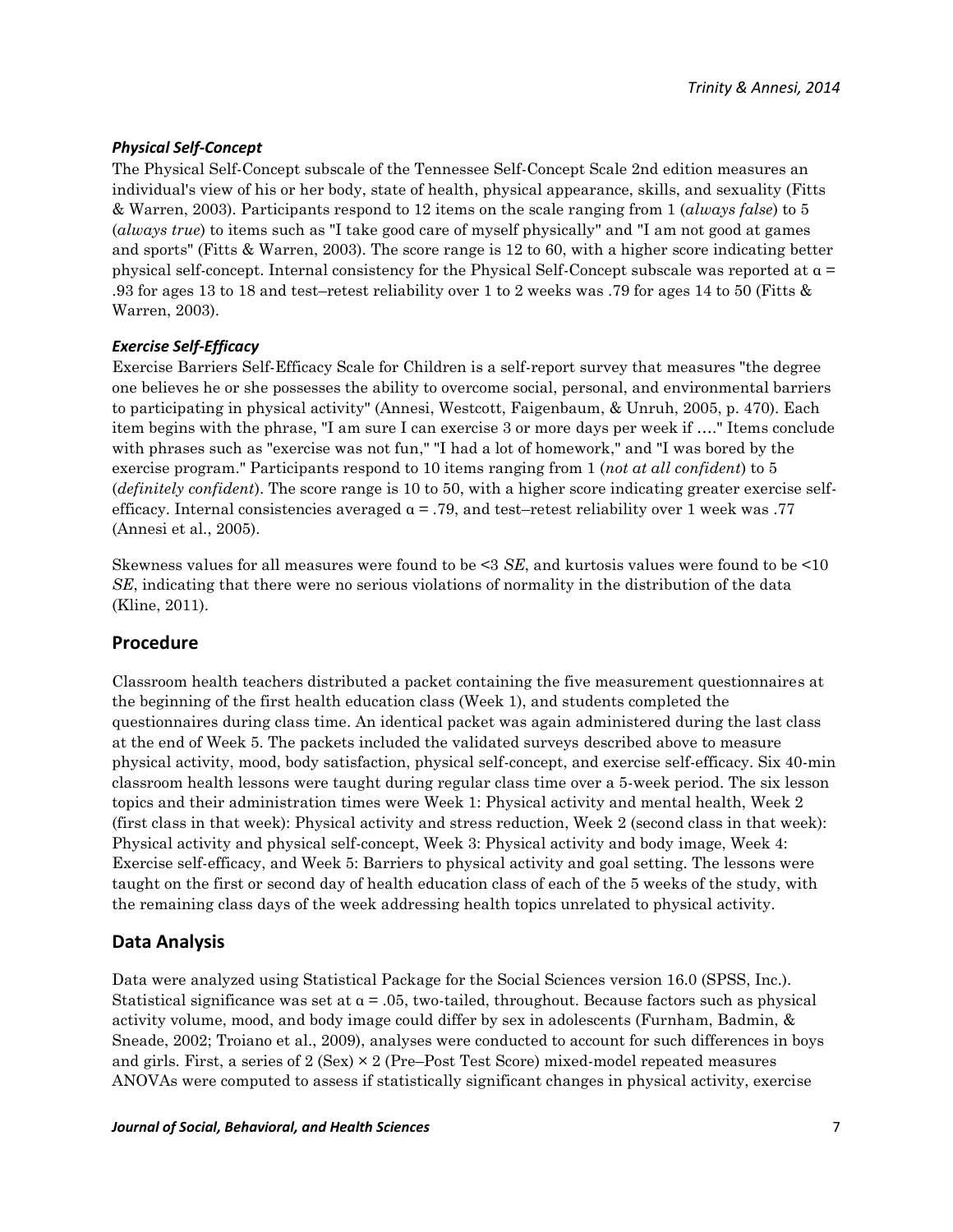self-efficacy, mood, body image, and physical self-concept occurred over 5 weeks overall and then whether those changes significantly differed by sex. Effect sizes for ANOVAs were estimated by partial eta-squared (η<sup>2</sup> <sup>p</sup>), and for within-group changes by Cohen's *d*: (*Mean*Week 5 – *Mean*Week 1)/*SD*Week 1. By convention, small, moderate, and large effect sizes are  $.01, .06$ , and  $.14$  for  $\eta^2$ <sub>p</sub>, and  $.20, .50$ , and .80 for Cohen's *d* (Cohen, 1992).

Next, using aggregated data, a multiple regression analysis with simultaneous entry of change scores on psychological variables—mood, body satisfaction, physical self-concept, and exercise selfefficacy—as predictor variables for change in physical activity was computed. Its purpose was to assess if changes in the four psychological variables accounted for a statistically significant portion of the variance in change in physical activity. Based on recent research (Annesi & Johnson, 2013; Annesi & Porter, 2013; Teixeira et al., 2010) and previous suggestions (Glymour, Weuve, Berkman, Kawachi, & Robins, 2005), change scores were derived through subtraction of a measure's score total at baseline from its corresponding score total at Week 5, unadjusted for its baseline value.

### **Results**

Overall, there was a statistically significant increase in physical activity volume over 5 weeks, *F*(1,  $102$ ) = 8.93,  $p = .004$ ,  $\eta^2$ <sub>p</sub> = .080. However, there was no statistically significant difference by sex,  $F(1)$ ,  $102$ ) = 0.05,  $p = .816$ ,  $\eta^2$ <sub>p</sub> = .00. For mood, there was no statistically significant change overall,  $F(1)$ ,  $102$ ) = 0.03, *p* = .855,  $\eta^2$ <sub>*p*</sub> = .00, nor a significant difference in change by sex, *F*(1, 102) = 0.10, *p* = .755,  $\eta^2 P = 0.00$ . For body satisfaction, there was no statistically significant change overall,  $F(1, 102) =$ 2.47,  $p = .119$ ,  $\eta^2 p = .02$ , nor a significant difference in change by sex,  $F(1, 102) = 0.95$ ,  $p = .333$ ,  $\eta^2 p =$ .01. For physical self-concept, there was no statistically significant change overall, *F*(1, 102) = 2.02, *p*  $= .159$ ,  $\eta^2{}_{p} = .02$ , nor a significant difference in change by sex,  $F(1, 102) = 1.82$ ,  $p = .180$ ,  $\eta^2{}_{p} = .02$ . Finally, for exercise self-efficacy, there was no statistically significant change overall, *F*(1, 102) = 0.53,  $p = .470$ ,  $\eta^{2}P = .01$ , nor significant difference in change by sex,  $F(1, 102) = 1.75$ ,  $p = .189$ ,  $\eta^{2}P =$ .02. Table 1 displays data at baseline and Week 5 for boys, girls, and the aggregated data, along with change scores and corresponding effect sizes (Cohen's *d*).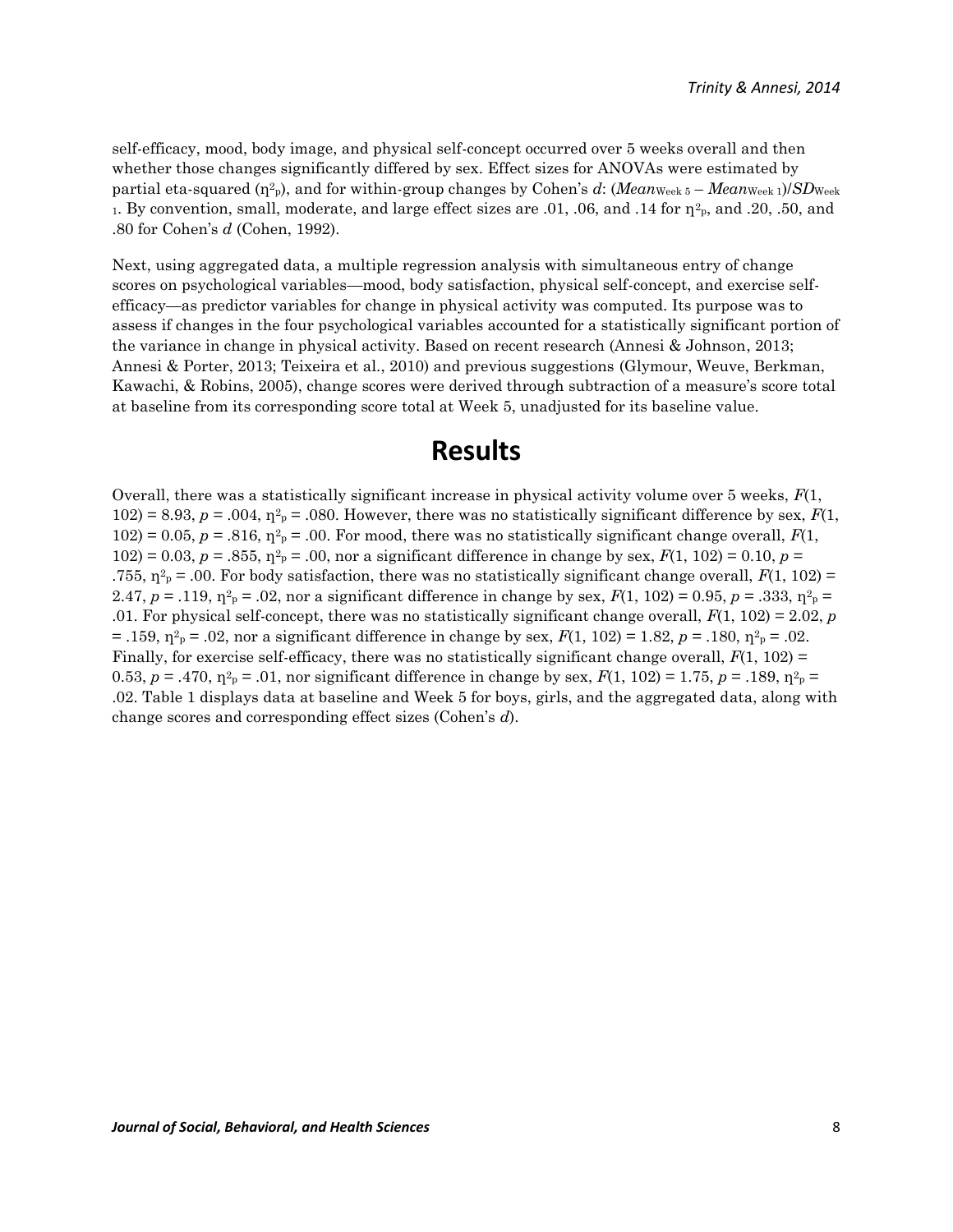|                        | Change From |       |        |       |                    |       |                  |
|------------------------|-------------|-------|--------|-------|--------------------|-------|------------------|
|                        | Baseline    |       | Week 5 |       | Baseline to Week 5 |       |                  |
|                        | М           | SD    | М      | SD    | $M_{\rm change}$   | SD    | $\boldsymbol{d}$ |
| Physical activity      |             |       |        |       |                    |       |                  |
| <b>Boys</b>            | 57.53       | 25.98 | 63.73  | 26.94 | 6.20               | 22.91 | .24              |
| Girls                  | 45.00       | 26.93 | 52.25  | 24.63 | 7.25               | 22.95 | .27              |
| Aggregated             | 51.14       | 27.08 | 57.88  | 26.30 | 6.37               | 22.83 | .23              |
| Exercise self-efficacy |             |       |        |       |                    |       |                  |
| <b>Boys</b>            | 31.82       | 8.88  | 30.53  | 8.63  | $-1.30$            | 7.55  | $-.15$           |
| Girls                  | 28.96       | 7.28  | 29.34  | 6.44  | 0.38               | 5.18  | .05              |
| Aggregated             | 30.37       | 8.19  | 29.92  | 7.58  | $-0.44$            | 6.47  | $-.05$           |
| Mood                   |             |       |        |       |                    |       |                  |
| <b>Boys</b>            | 10.35       | 11.99 | 10.47  | 12.21 | 0.12               | 9.54  | $-.01$           |
| Girls                  | 17.40       | 14.23 | 16.94  | 13.67 | $-0.37$            | 9.07  | .03              |
| Aggregated             | 13.94       | 13.69 | 13.77  | 13.32 | $-0.17$            | 9.26  | .01              |
| Body image             |             |       |        |       |                    |       |                  |
| <b>Boys</b>            | 33.14       | 5.64  | 34.18  | 5.93  | 1.04               | 3.47  | .18              |
| Girls                  | 32.34       | 6.29  | 32.58  | 6.93  | 0.24               | 4.74  | .04              |
| Aggregated             | 32.73       | 5.96  | 33.37  | 6.48  | 0.64               | 4.16  | .11              |
| Physical self-concept  |             |       |        |       |                    |       |                  |
| <b>Boys</b>            | 50.43       | 7.04  | 51.92  | 6.36  | 1.49               | 5.12  | .21              |
| Girls                  | 52.00       | 6.54  | 52.04  | 8.41  | 0.04               | 5.81  | .10              |
| Aggregated             | 51.23       | 6.80  | 51.98  | 7.44  | 0.75               | 5.51  | .11              |

**Table 1:** *Changes in Physical Activity and Psychological Variables From Baseline to Week 5* 

*Note*. Physical activity is expressed as METs (metabolic equivalents of tasks) per week. Boys  $n = 51$ ; Girls  $n =$ 53; Aggregated  $N = 104$ .  $M_{\text{change}} =$  mean change of scores over 5 weeks;  $d =$  Cohen's measure of effect size.

The multiple regression analysis, predicting change in physical activity from changes in the four psychological variables of mood, body satisfaction, physical self-concept, and exercise self-efficacy, explained 6% of the variance but was not statistically significant (Table 2).

**Table 2:** *Results of a Multiple Regression Analysis Predicting Change in Physical Activity (*N *= 104)*

|                                 |      |     | $R\,{}^{2}$ |          |          |     |
|---------------------------------|------|-----|-------------|----------|----------|-----|
| Model                           |      | .25 | .06         |          | $1.61\,$ | .18 |
| $\Delta$ Exercise self-efficacy | .13  |     |             | $1.36\,$ |          | .18 |
| $\Delta \text{Mod}$             | .10  |     |             | 1.09     |          | .31 |
| $\Delta$ Body image             | .14  |     |             | 1.40     |          | .16 |
| $\Delta$ Physical self-concept  | -.15 |     |             | $-1.46$  |          | .15 |

*Note*. The Delta symbol (Δ) denotes change in score from baseline to Week 5; β denotes standardized beta.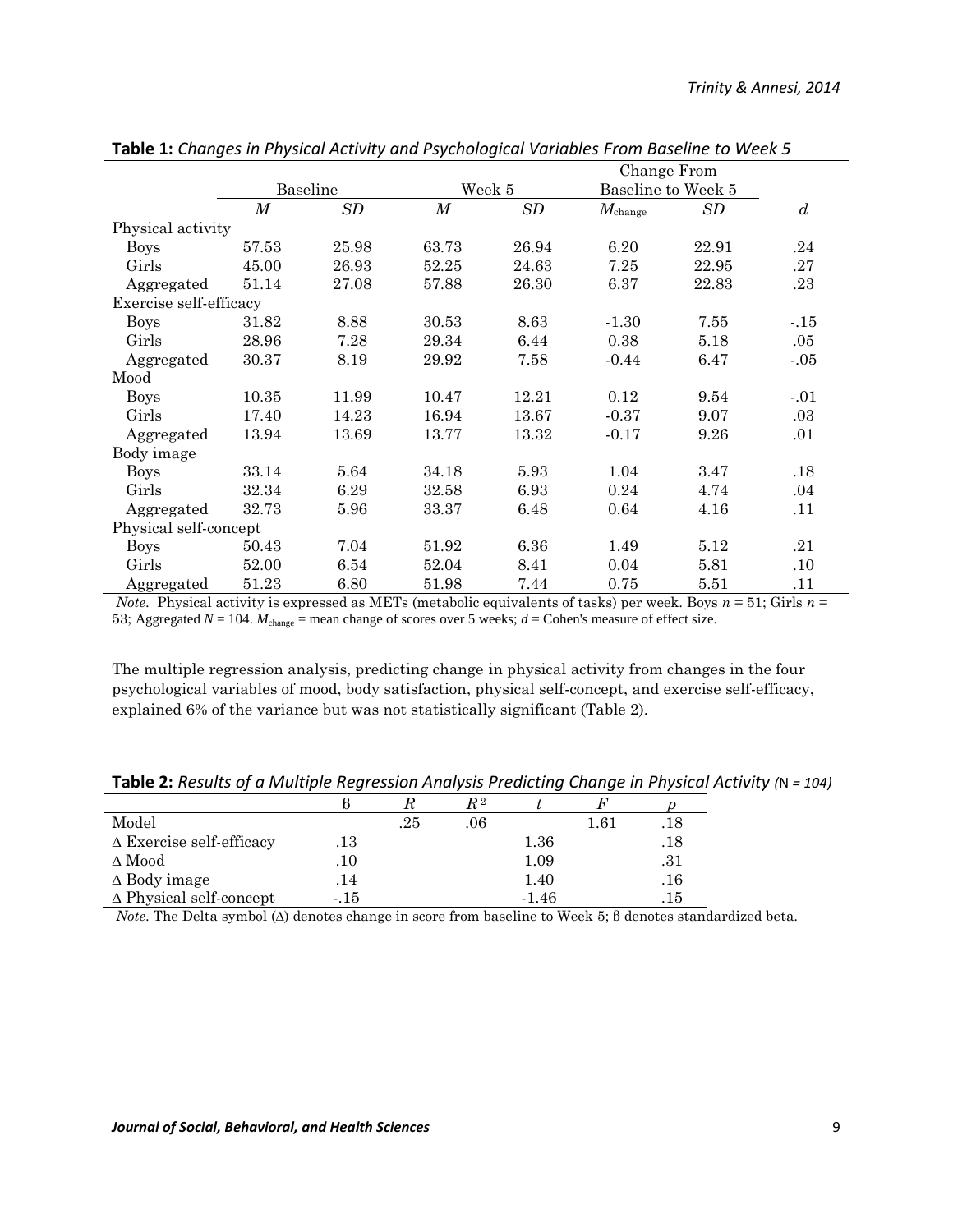Because, in post hoc follow-up analyses, statistically significant changes were found for the boys in body image,  $t(50) = 2.14$ ,  $p = .04$ , and physical self-concept,  $t(50) = 2.08$ ,  $p = .04$ , those scores were simultaneously entered into a second multiple regression equation predicting change in physical activity. Results indicated that a nonstatistically significant 7% of the variance in physical activity was accounted for by change in body image and physical self-concept (Table 3).

**Table 3:** *Results of a Multiple Regression Analysis Predicting Physical Activity by Changes in Body Image and Physical Self-Concept in Boys (*n *= 51)*

| $1000$ $\mu$ $1000$ $\mu$ $1000$ $\mu$ $1000$ $\mu$ $1000$ $\mu$ $1000$ |       |    |  |      |      |     |  |
|-------------------------------------------------------------------------|-------|----|--|------|------|-----|--|
|                                                                         |       |    |  |      |      |     |  |
| Model                                                                   |       | 26 |  |      | 1.75 | .19 |  |
| $\Delta$ Body image                                                     | .25   |    |  | 1.74 |      | 09  |  |
| $\Delta$ Physical self-concept                                          | . I U |    |  | 0.95 |      | .35 |  |

*Note*. The Delta symbol (Δ) denotes change in score from baseline to Week 5; β denotes standardized beta.

## **Discussion**

This 5-week pilot study assessed changes in physical activity and the psychosocial variables of mood, body satisfaction, physical self-concept, and exercise self-efficacy in high school students after exposure to six classroom health education lessons based on tenets of social cognitive theory. As hypothesized, there was a statistically significant increase in physical activity over the course of the study. This is consistent with previous research with adults that focused on the same psychological variables and changes in physical activity behavior (Annesi, 2011; Annesi & Gorjala, 2010; Annesi et al., 2011). Although other interventions designed to increase physical activity commonly included actual administration of exercise activities as part of the intervention (Stice et al., 2006), these findings support the potential efficacy of interventions administered specifically within a classroom setting. This is important for classroom health educators and for developers of health curricula to consider as they develop lesson plans, unit plans, and textbook chapters as a viable opportunity to increase physical activity behavior outside of physical education classes.

Overall, changes in exercise self-efficacy, mood, body image, and physical self-concept were not statistically significant. Results of a multiple regression analysis showed that the changes over 5 weeks in the four psychological factors that were assessed did not predict a statistically significant amount of the change in physical activity. This failed to support the model proposed by Baker and Brownell (2000). The results only partially supported related research conducted with adults (Annesi, 2011; Annesi & Gorjala, 2010; Annesi et al., 2011). Several issues may contribute to explaining this. For example, our focus was on four social cognitive variables that were the bases of previous behavioral interventions with adults, but there may be others that might be especially important to consider for adolescents (e.g., social support to be physically active, attitude toward physical activity; Petosa, Hortz, Cardina, & Suminski, 2005). The construct of vicarious reinforcement, which focuses on peer influence, has also been suggested as a target for future physical activity interventions in teens (Ginis, Nigg, & Smith, 2013). In addition, this study was conducted over 5 weeks, whereas similar research with adults had been conducted over 6 months. Because interventions lasting 6 months are not practical for school-based application, perhaps increasing the duration from the 5 weeks that we employed to 10 or 15 weeks might provide enough time for significant changes to be detected in targeted psychological variables, but remain within the practical constraints of a school-based study.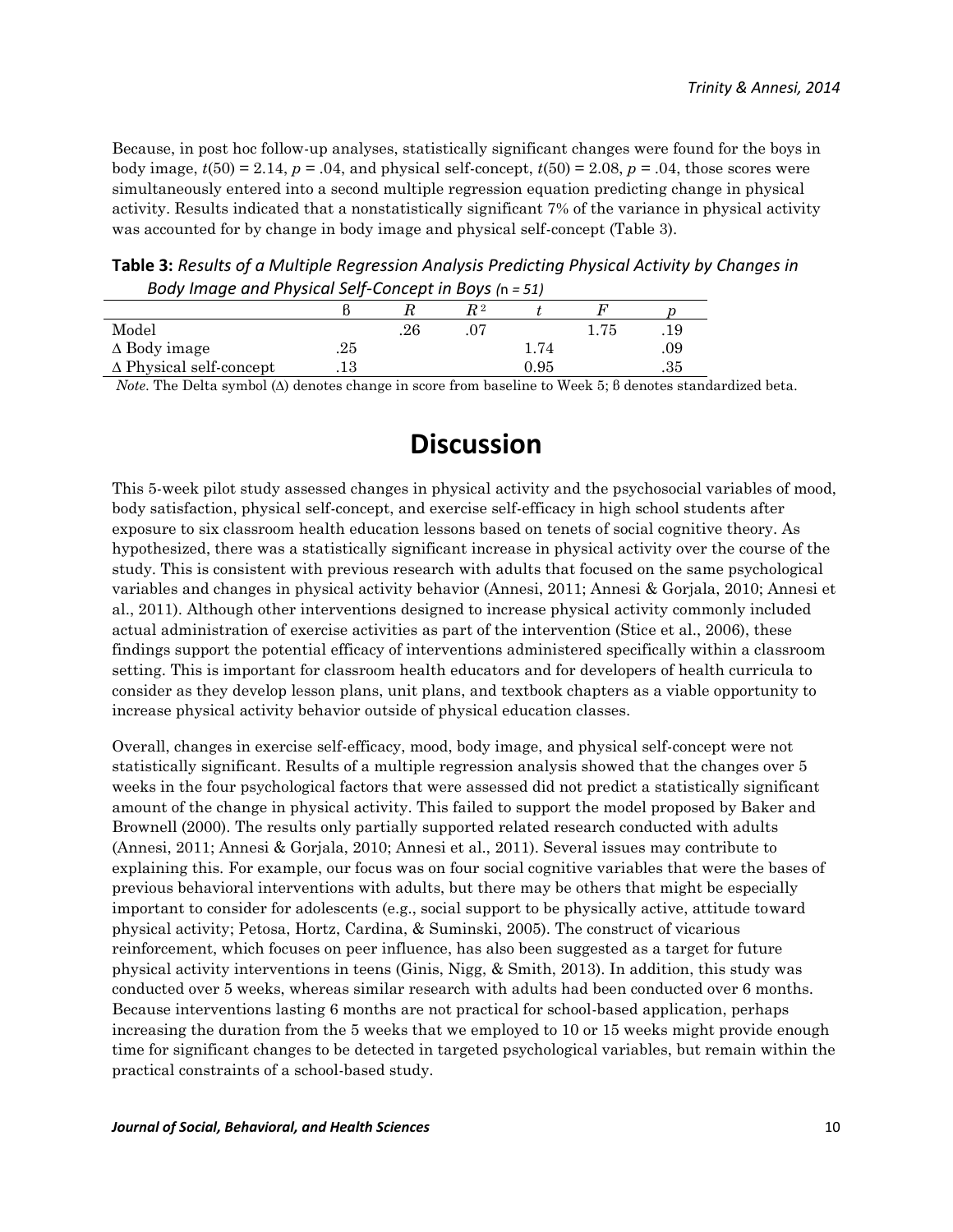Moreover, research on which this study was based (Annesi, 2011; Annesi et al., 2011) included only sedentary individuals. Based on inspection of participants' MET values at baseline and the considerable dispersion in those data (Table 1), it was clear that participants in this study ranged from precontemplation and contemplation (not yet incorporating physical activity into their lifestyles) to the maintenance and termination (regular physical activity has been present for at least 6 months) stages of the transtheoretical (stages-of-change) model for physical activity (Prochaska, DiClemente, & Norcross, 1992). It is likely that the psychological variables of interest changed at different degrees over the length of the study based on participants' stage of change. For example, self-efficacy and mood improvements could be quite pronounced, even over just several weeks, for individuals initiating physical activity (moving from the contemplation stage through to the action stage of the transtheoretical model; Annesi, 2004). However, they might require many months or longer for even minor improvements to occur when physical activity is already frequent because substantial changes might have already happened when the behavior was initiated. Difference in self-efficacy based on transtheoretical stage for physical activity was previously found in both children (Annesi, Faigenbaum, & Westcott, 2010) and adults (Marcus, Selby, Niaura, & Rossi, 1992), and there were no additional improvements in mood identified after an initial 12 weeks of physical activity (Annesi & Mareno, 2014). Self-concept and body image changes might be influenced by ceiling effects in individuals who are physically active (enabling little improvement) and, conversely, might demonstrate pronounced effects in primarily new exercisers. Those already feeling good about themselves and their bodies may not improve much. These issues could have affected both the significance of changes in exercise self-efficacy, mood, physical self-concept, and body image and their relationships to physical activity change. Although the psychological constructs addressed would be similar to that of social cognitive theory (Bandura, 1986), use of the transtheoretical model in future research might contribute to tailoring health education lessons based on the varied needs of students. Treatment processes for increasing physical activity that are sensitive to transtheoretical stages have previously been suggested (Spencer, Adams, Malone, Roy, & Yost, 2006). Although logistically challenging, future research should consider partitioning health education classes based on the transtheoretical stages of students (which is easily assessed; Annesi et al., 2010). This might enable a more viable evaluation of social cognitive theory as a guiding paradigm and also allow for adaptation of the curriculum based on the starting point of students.

Other limitations of this research should also be considered. Many are a result of the constraints present when conducting research in field or applied settings. For example, research undertaken in a school setting typically must be completed without major disruption to the classroom environment. The study's lack of a control group minimizes the strength of the results, but was appropriate for this pilot investigation. However, replications that are longer in duration with a more comprehensive curriculum should consider incorporating a comparison group. Also of possible concern was the use of a convenience sample. Although this sample was determined by placement in classes by the school's guidance department, and thus not considered random, it is likely that it represented a cross section of ninth graders. The sample used in the study was somewhat small and included only participants between the ages of 14 and 16. The demographic make-up of the sample was predominantly Hispanic American and was from a low-income urban school district. Thus, the results from this rather specific sample type may not generalize to other samples or adolescents as a whole. Additionally, for this study it was determined that it would be appropriate to have the health education teachers instruct the six lessons, administer the self-report questionnaires as part of the unit on physical activity, and collect data as part of the school's approved curriculum. While this led to minimal disruption to the students and teachers, it limited oversight of delivery of the lessons. It is also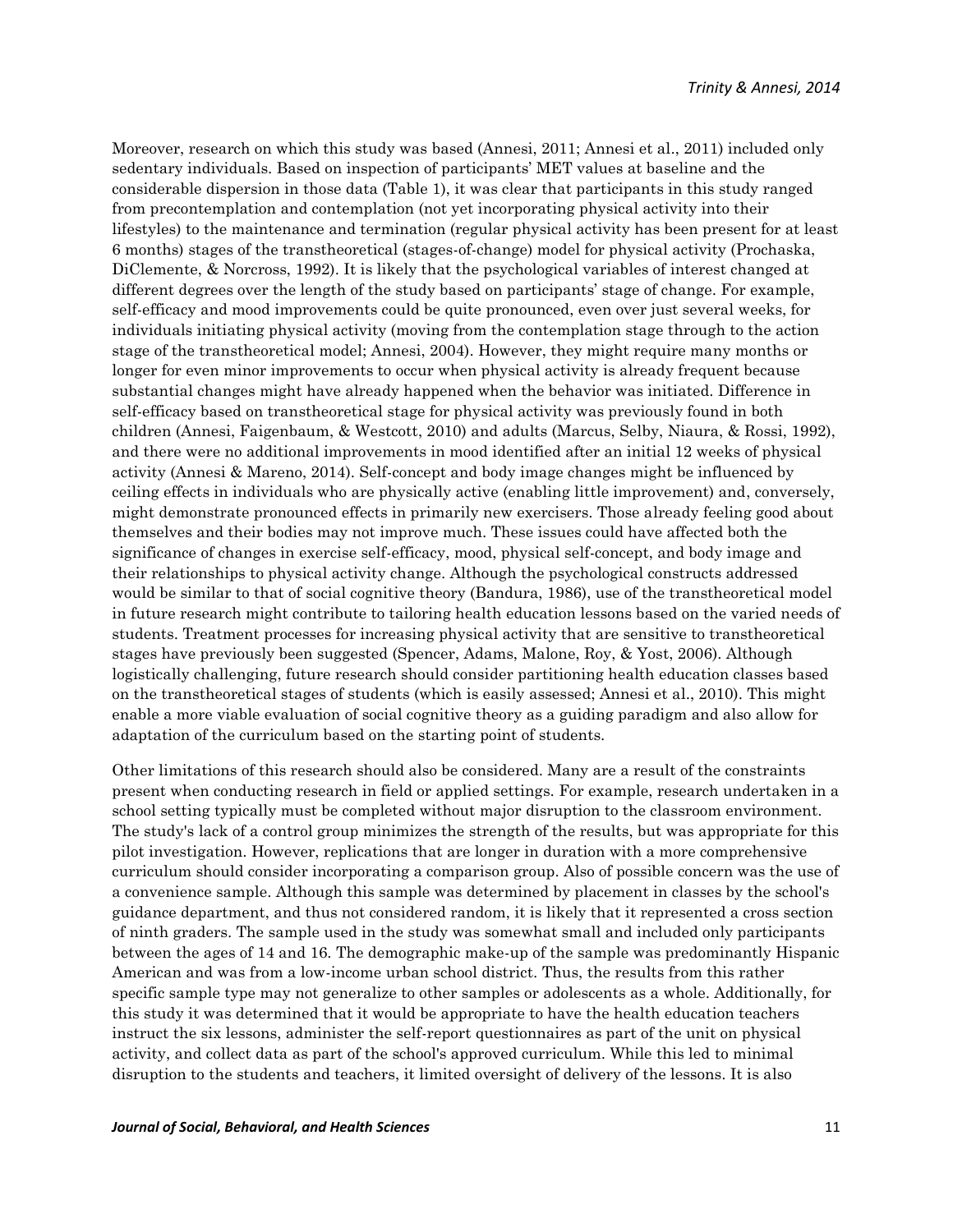possible that perceived expectations from the participants (e.g., halo effect, Rosenthal effect, demand characteristics; Morgan, 1997) biased responses. However, the completion of this research in a practical setting also served to improve the practicality of its findings for real-world application within high schools, and that could be considered an advantage (Glasgow & Emmons, 2007). Assessment of change scores had the disadvantage of inflating measurement error associated with the surveys by combining error from two administration times (Nunally & Bernstein, 1994). However, practically accounting for the dynamic process of change was an important aspect of this research.

#### **Summary**

This study evaluated the effects of a behaviorally based health education component on the physical activity of ninth-grade students involved in classroom-only lessons. Although this was a brief study, it demonstrated a statistically significant improvement in physical activity behavior, but not in all of the psychological variables of interest. Future similar studies might show more pronounced results for increasing physical activity through psychological mechanisms if they are focused on theorybased variables that are especially important to adolescents. Future studies should also consider lengthening the intervention time. Participants' initial involvement with physical activity might also be considered. Results from this study support integration of specifically directed health education lessons as a vehicle for increasing the physical activity of high school students. As school leaders continue their efforts to positively affect both the health and academic performance of their students, results from this and other studies that address the role that increased physical activity can play will, hopefully, impact their decisions to incorporate theory-based behavior-change methods into classroom settings. Thus, extensions of this research are warranted.

### **References**

- Abraham, C., & Michie, S. (2008). A taxonomy of behavior change techniques used in interventions. *Health Psychology, 27*, 379–387. doi:10.1037/0278-6133.27.3.379
- Ainsworth, B. E., Haskell, W. L., Whitt, M. C., Irwin, M. L., Swartz, A. M., Strath, S. J., … Leon, A. (2000). Compendium of physical activities: An update of activity codes and MET intensities. *Medicine and Science in Sport and Exercise, 32*(Suppl.), S498–S516.
- Annesi, J. J. (2004). Relationship between self-efficacy and changes in rated tension and depression for 9- to 12-year-old children enrolled in a 12-wk. after-school physical activity program. *Perceptual and Motor Skills, 99,* 191–194.
- Annesi, J. J. (2011). Behaviorally supported exercise predicts weight loss in obese adults through improvements in mood, self-efficacy, and self-regulation, rather than by caloric expenditure. *Permanente Journal*, *15*, 23–27.
- Annesi, J. J., Faigenbaum, A. D., & Westcott, W. L. (2010). Relations of transtheoretical model stage, self-efficacy, and voluntary physical activity in African American preadolescents. *Research Quarterly for Exercise and Sport, 81,* 239–244.
- Annesi, J. J., & Gorjala, S. (2010). Changes in theory-based psychological factors predict weight loss in women with class III obesity initiating supported exercise. *Journal of Obesity, 1*, 1–4. doi:10.1155/2010/171957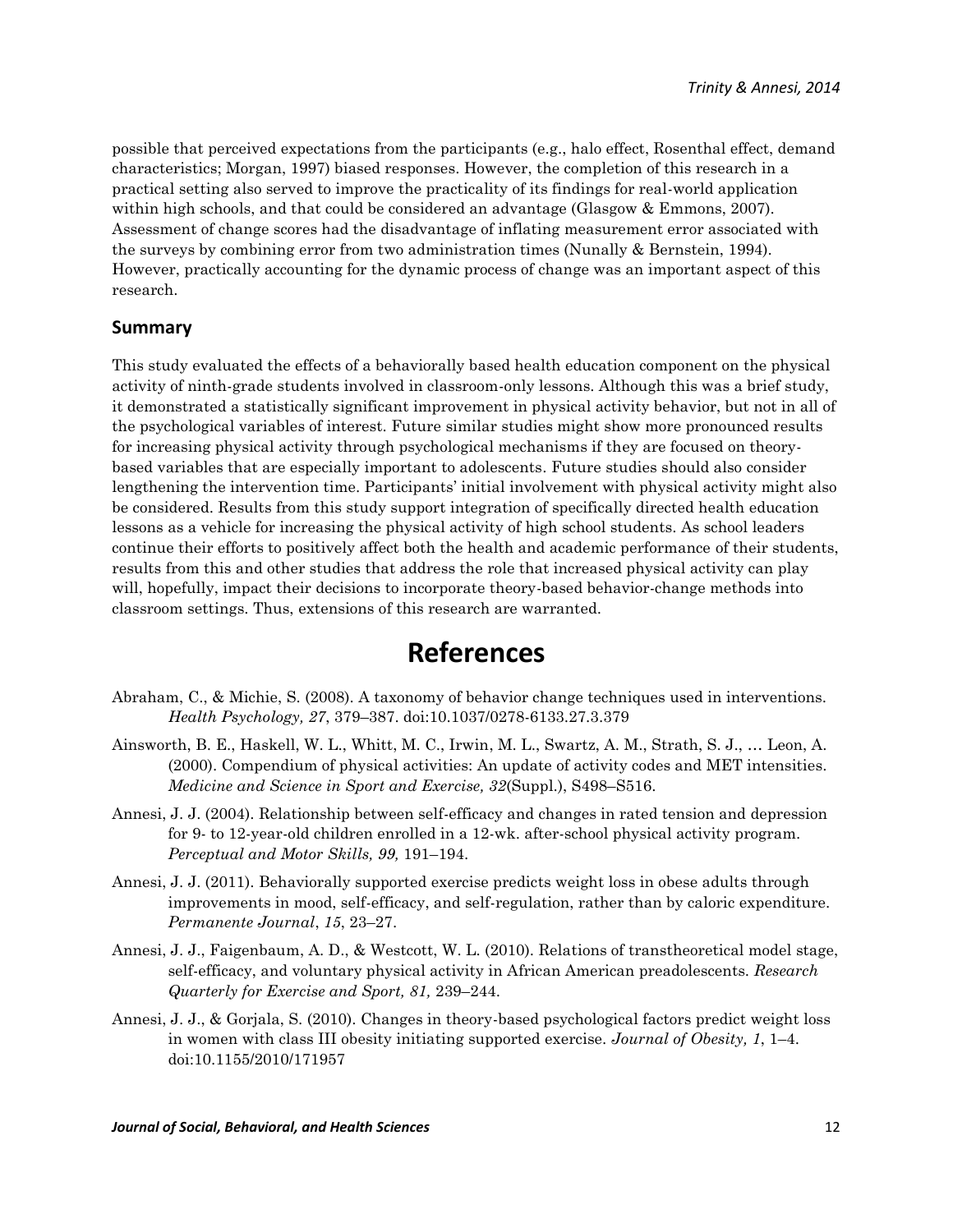- Annesi, J. J., & Johnson, P. H. (2013). Relative effects of reduced weight and increased physical activity on hemoglobin A1c: Suggestions for behavioral treatments. *International Journal of Clinical and Health Psychology, 13*, 167–170. doi:10.1016/S1697-2600(13)70020-6
- Annesi, J. J., & Mareno, N. (2014). Temporal aspects of psychosocial predictors of increased fruit and vegetable intake in adults with severe obesity: Mediation by physical activity. *Journal of Community Health, 39,* 454–463.
- Annesi, J. J., & Porter, K. J. (2013). Reciprocal effects of treatment-induced increases in exercise and improved eating, and their psychosocial correlates, in obese adults seeking weight loss: A field-based trial*. International Journal of Behavioral Nutrition and Physical Activity, 10*, 133. doi:10.1186/1479-5868-10-133 Retrieved from [http://www.ijbnpa.org/content/pdf/1479-](http://www.ijbnpa.org/content/pdf/1479-5868-10-133.pdf) [5868-10-133.pdf](http://www.ijbnpa.org/content/pdf/1479-5868-10-133.pdf)
- Annesi, J. J., Unruh, J. L., Marti, C. N., Gorjala, S., & Tennant, G. (2011). Effects of the coach approach intervention on adherence to exercise in obese women: Assessing mediation of social cognitive theory factors. *Research Quarterly for Exercise and Sport, 82*, 99–108.
- Annesi, J. J., Westcott, W. L., Faigenbaum, A. D., & Unruh, J. L. (2005). Effects of a 12-week physical activity protocol delivered by YMCA after-school counselors (Youth Fit for Life) on fitness and self-efficacy changes in 5–12-year-old boys and girls. *Research Quarterly for Exercise and Sport, 76*, 468–476.
- Baker, C. W., & Brownell, K. D. (2000). Physical activity and maintenance of weight loss: Physiological and psychological mechanisms. In C. Bouchard (Ed.), *Physical activity and obesity* (pp. 311–328). Champaign, IL: Human Kinetics.
- Bandura, A. (1986). *Social foundations of thought and action: A social cognitive theory*. Englewood Cliffs, NJ: Prentice Hall.
- Bandura, A. (1998). Health promotion from the perspective of social cognitive theory. *Psychology and Health, 13*, 623–649.
- Bandura, A. (2004). Health promotion by social cognitive means. *Health Education & Behavior, 31*, 143–164. doi:10.1177/1090198104263660
- Beighle, A., Morgan, C., Le Masurier, G., & Pangrazi, R. (2006). Children's physical activity during recess and outside of school. *Journal of School Health, 76*, 516–520. doi:10.1111/j.1746- 1561.2006.00151.x
- Buckworth, J., & Dishman, R. K. (2002). *Exercise psychology*. Champaign, IL: Human Kinetics.
- Cash, T. F. (2000). *The Multidimensional Body-Self Relations Questionnaire*. Naples, FL: Body Images Research Consulting.
- Centers for Disease Control and Prevention. (2008). *How much physical activity do children need*? Retrieved from<http://www.cdc.gov/physicalactivity/everyone/guidelines/children.html>
- Centers for Disease Control and Prevention. (2010). *The association between school-based physical activity, including physical education, and academic performance.* Atlanta, GA: U.S. Department of Health and Human Services. Retrieved from [http://www.cdc.gov/healthyyouth/health\\_and\\_academics/pdf/pa-pe\\_paper.pdf](http://www.cdc.gov/healthyyouth/health_and_academics/pdf/pa-pe_paper.pdf)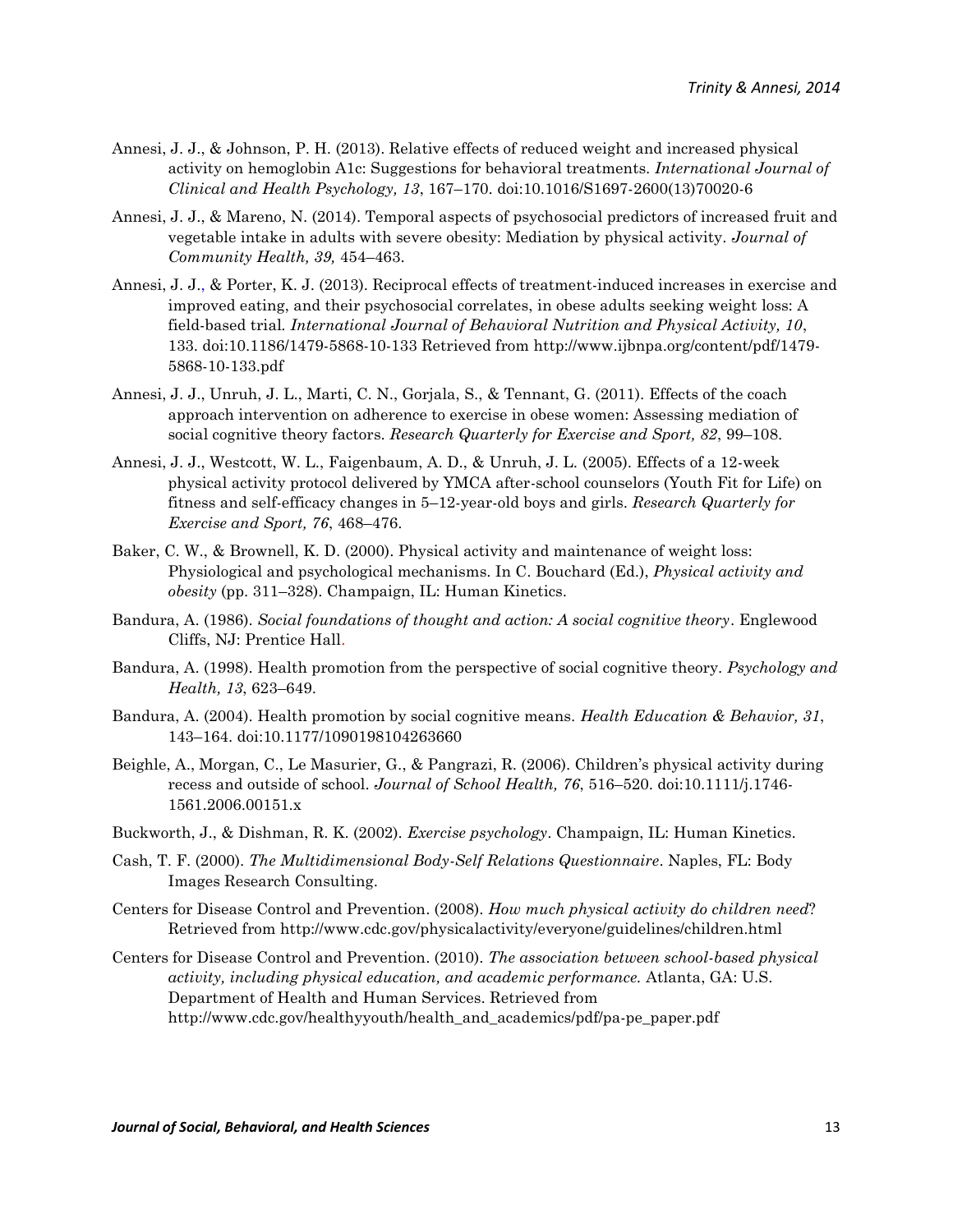- Centers for Disease Control and Prevention. (2012, June 8). *Morbidity and mortality weekly report*: *Surveillance Summaries. 61(SS04)*, 1–62. Retrieved from <http://www.cdc.gov/mmwr/preview/mmwrhtml/ss6104a1.htm>
- Cohen, J. (1988). *Statistical power analysis for the behavioral sciences*. Hillsdale, NJ: Lawrence: Earlbaum Associates.
- Cohen, J. (1992). A power primer. *Psychological Bulletin, 112*, 155–159. doi:10:1037/0033- 2909.112.1.155
- Davis, C. L., & Pollock, N. K. (2012). Does physical activity enhance cognition and academic achievement in children? A review. *Medscape Education Diabetes & Endocrinology*. Retrieved from<http://www.medscape.org/viewarticle/764365>
- Fitts, W. H., & Warren, W. L. (2003). *Tennessee Self-Concept Scale:* 2nd ed. Los Angeles, CA: Western Psychological Services.
- Furnham, A., Badmin, N., & Sneade, I. (2002). Body image dissatisfaction: Gender differences in eating attitudes, self-esteem, and reasons for exercise. *Journal of Psychology, 136*, 581–596.
- Ginis, K. A., Nigg, C. R., & Smith, A. L. (2013). Peer-delivered physical activity interventions: An overlooked opportunity for physical activity promotion. *Translational Behavioral Medicine, 3*, 434–443.
- Glasgow, R. E., & Emmons, K. M. (2007). How can we increase translation of research into practice? Types of evidence needed. *Annual Review of Public Health, 28*, 413–433.
- Glymour, M. M., Weuve, J., Berkman, L. F., Kawachi, I., & Robins, J. M. (2005). When is baseline adjustment useful in analyses of change? An example with education and cognitive change. *American Journal of Epidemiology, 162*, 267–278. doi:10.1093/aje/kwi187
- Godin, G. (2011). The Godin-Shephard Leisure-Time Physical Activity Questionnaire. *Health & Fitness Journal of Canada, 4*, 18–22.
- Gorely, T., Nevill, M., Morris, J. G., Stensel, D. J., & Nevill, A. (2009). Effect of a school-based intervention to promote healthy lifestyles in 7–11-year-old children. *International Journal of Behavioral Nutrition and Physical Activity, 6*, 5–17. doi:10.1186/1479-5868-6-5
- Great Schools. (2008). *The parent's guide to K–12 success*. Retrieved November 23, 2008, from [www.greatschools.net/cgi-bin/mj/district\\_profile119](www.greatschools.net/cgi-bin/mj/district_profile119)
- Jacobs, D. R., Ainsworth, B. E., Hartman, T. J., & Leon, A. S. (1993). A simultaneous evaluation of 10 commonly used physical activity questionnaires. *Medicine & Science in Sports & Exercise, 25*, 81–91.
- Kline, R. B. (2011). *Principles and practice of structural equation modeling*. New York, NY: Guilford.
- Lee, S. M., Burgeson, C. R., Fulton, J. E., & Spain, C. G. (2007). Physical education and physical activity: Results from the school health policies programs study 2006. *Journal of School Health, 77*, 435–463. doi:10.1111/j.1746-1561.2007.00229.x
- Matthews-Ewald, M. R., Moore, L. C., Harris, C. V., Bradlyn, A. S., & Frost, S. S. (2013). Assessing moderate to vigorous physical activity in rural West Virginia elementary school physical education classes. *West Virginia Medical Journal, 109*, 12–16.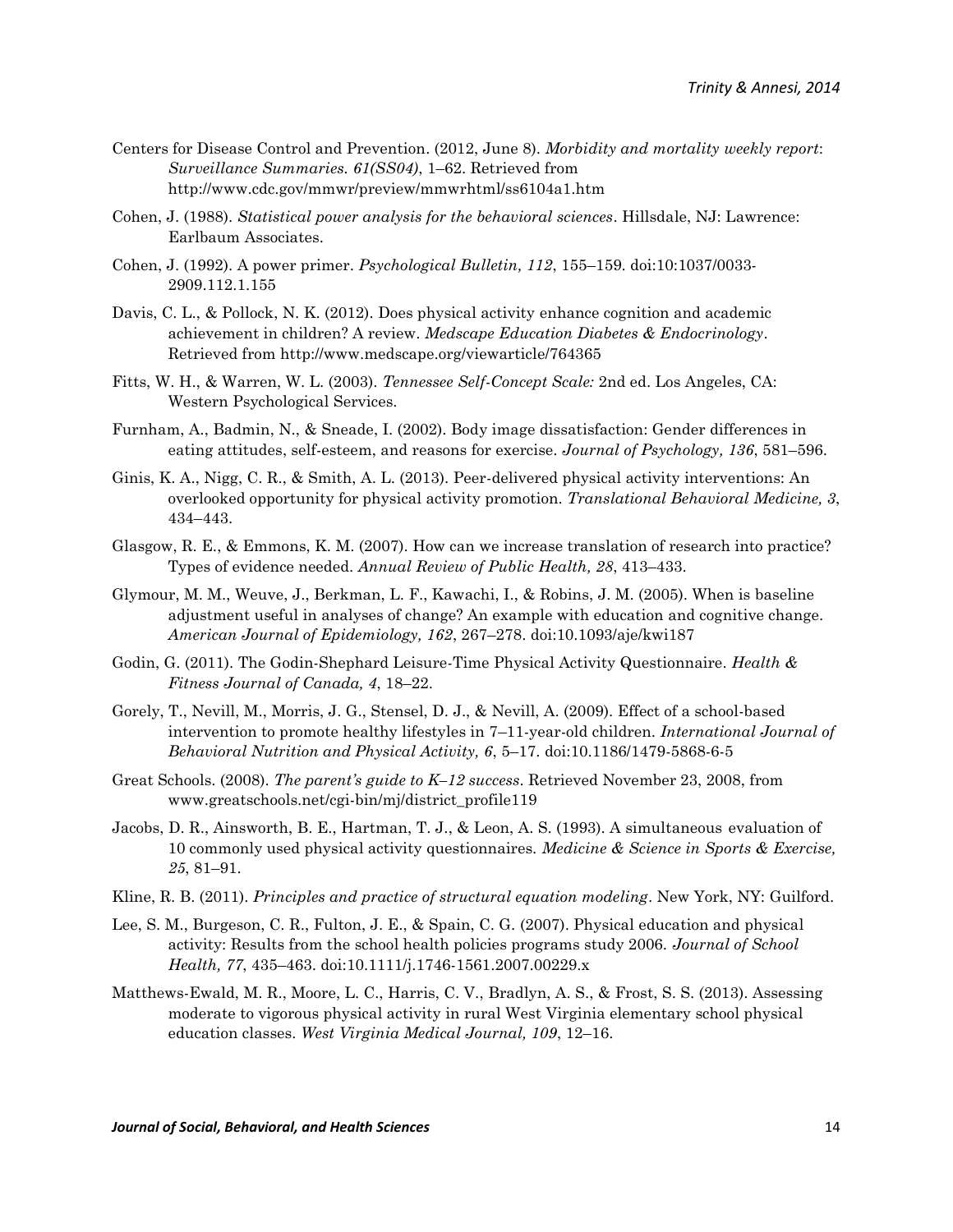- McKenzie, T. L., Feldman, H., Woods, S., Romero, K., Dahlstrom, V., Stone, E., … Harsh, D. W. (1995). Children's activity levels and lesson context during third grade physical education. *Research Quarterly for Exercise and Sport, 66*, 184–193.
- Morgan, W. P. (1997). Methodological considerations. In W. P. Morgan (Ed.), *Physical activity and mental health* (pp. 3–32).Washington, DC: Taylor & Francis.
- Nader, P. R., Bradley, R. H., Houts, R. M., McRitchie, S. L., & O'Brien, M. (2008). Moderate-tovigorous physical activity from ages 9 to 15 years. *Journal of the American Medical Association, 300*, 295–305. doi:10.1001/jama.300.3.295
- National Association for Sport & Physical Education. (2008). *Physical activity for children: A statement of guidelines for children ages 5–12.* 2nd ed. Retrieved April 19, 2008, from http://www.aahperd.org/naspe/template.cfm?template=ns\_children.html
- National Association for Sport & Physical Education. (2010). *Physical education is an academic subject*. Retrieved from [http://www.sophe.org/Sophe/PDF/Summer%20Webinar%20Series/Physical%20Education%20](http://www.sophe.org/Sophe/PDF/Summer%20Webinar%20Series/Physical%20Education%20is%20an%20Academic%20Subject%20NASPE.pdf) [is%20an%20Academic%20Subject%20NASPE.pdf](http://www.sophe.org/Sophe/PDF/Summer%20Webinar%20Series/Physical%20Education%20is%20an%20Academic%20Subject%20NASPE.pdf)
- National Center for Education Statistics. (2014). *School directory information (2011–2012 school year)*. Retrieved from [http://nces.ed.gov/ccd/schoolsearch/school\\_detail.asp?Search=1&InstName=Dover+High+Sch](http://nces.ed.gov/ccd/schoolsearch/school_detail.asp?Search=1&InstName=Dover+High+School&City=Dover&State=34&Zip=07801&SchoolType=1&SchoolType=2&SchoolType=3&SchoolType=4&SpecificSchlTypes=all&IncGrade=-%091&LoGrade=-1&HiGrade=-1&ID=340393004212) [ool&City=Dover&State=34&Zip=07801&SchoolType=1&SchoolType=2&SchoolType=3&Scho](http://nces.ed.gov/ccd/schoolsearch/school_detail.asp?Search=1&InstName=Dover+High+School&City=Dover&State=34&Zip=07801&SchoolType=1&SchoolType=2&SchoolType=3&SchoolType=4&SpecificSchlTypes=all&IncGrade=-%091&LoGrade=-1&HiGrade=-1&ID=340393004212) [olType=4&SpecificSchlTypes=all&IncGrade=-](http://nces.ed.gov/ccd/schoolsearch/school_detail.asp?Search=1&InstName=Dover+High+School&City=Dover&State=34&Zip=07801&SchoolType=1&SchoolType=2&SchoolType=3&SchoolType=4&SpecificSchlTypes=all&IncGrade=-%091&LoGrade=-1&HiGrade=-1&ID=340393004212) 1&LoGrade=-1&HiGrade=- [1&ID=340393004212](http://nces.ed.gov/ccd/schoolsearch/school_detail.asp?Search=1&InstName=Dover+High+School&City=Dover&State=34&Zip=07801&SchoolType=1&SchoolType=2&SchoolType=3&SchoolType=4&SpecificSchlTypes=all&IncGrade=-%091&LoGrade=-1&HiGrade=-1&ID=340393004212)
- Nelson, M. C., Neumark-Stzainer, D., Hannan, P. J., Sirard, J. R., & Story, M. (2006). Longitudinal and secular trends in physical activity and sedentary behavior during adolescence. *Pediatrics, 118*, 1627–1634. doi:10.1542/peds.2006-0926
- Nunally, J. C., & Bernstein, I. H. (1994). *Psychometric theory* (3rd ed.). New York, NY: McGraw-Hill.
- Pate, R. R., Saunders, R., Dishman, R. K., Addy, C., Dowda, M., & Ward, D. S. (2007). Long-term effects of a physical activity intervention in high school girls. *American Journal of Preventative Medicine, 33*, 276–280. doi:10.1016/j.amepre.2007.06.005
- Pate, R. R., Ward, D. S., Saunders, R. P., Felton, G., Dishman, R. K., & Dowda, M. (2005). Promotion of physical activity among high-school girls: A randomized controlled trial. *American Journal of Public Health, 95*, 1582–1587. doi[:10.2105/AJPH.2004.045807](http://dx.crossref.org/10.2105%2FAJPH.2004.045807)
- Petosa, R. L., Hortz, B. V., Cardina, C. E., & Suminski, R. R. (2005). Social cognitive theory variables associated with physical activity among high school students. *Behavioral Sciences, 26*, 158– 163.
- Prochaska, J. O., DiClemente, C. C., & Norcross, J. C. (1992). In search of how people change. *American Psychologist, 47*, 1102–1114.
- Sallis, J. F., Buono, M. J., Roby, J. J., Micale, F. G., & Nelson, J. A. (1993). Seven-day recall and other physical activity self-reports in children and adolescents. *Medicine & Science in Sports & Exercise, 25*, 99–108.
- Sallis, J. F., McKenzie, T. L., Alcaraz, J. E., Kolody, B., Faucette, N., & Hovell, M. F. (1997). The effects of a 2-year physical education program (SPARK) on physical activity and fitness in elementary school students. *American Journal of Public Health, 87*, 1328–1334.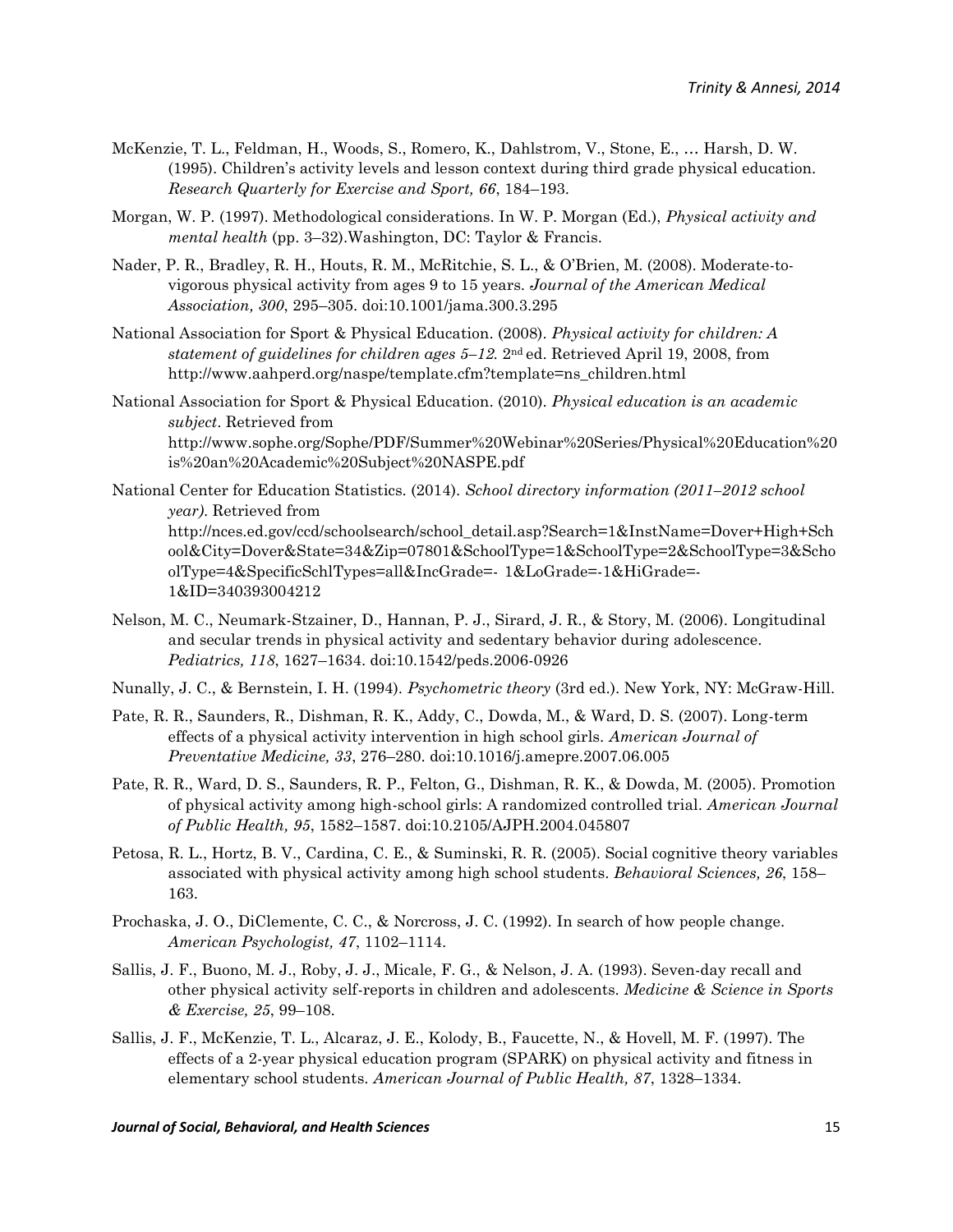- Singh, A., Uijtdewilligen, L., Twisk, J. W. R., Van Mechelen, W., & Chinapaw, M. J. M. (2012). Physical activity and performance at school: A systematic review of the literature including a methodological quality assessment. *Archives of Pediatrics & Adolescent Medicine, 166*, 49–55. doi:10.1001/archpediatrics.2011.716
- Smith, N. J., Lounsbery, M. A., McKenzie, T. L. (2014). Physical activity in high school physical education: Impact of lesson context and class gender composition. *Journal of Physical Activity and Health, 11*, 127–135. doi:10.1123/jpah.2011-0334
- Spencer, L., Adams, T. B., Malone, S., Roy, L., & Yost, E. (2006). Applying the transtheoretical model to exercise: A systematic and comprehensive review of the literature. *Health Promotion Practice, 7*, 428–443. doi:10.1177/1524839905278900
- Stice, E., Shaw, H., & Marti, C. N. (2006). A meta-analytic review of obesity prevention programs for children and adolescents. *Psychological Bulletin, 132*, 667–691.
- Terry, P. C., Lane, A. M., & Fogarty, G. J. (2003). Construct validity of the profile of mood state A for use with adults. *Psychology of Sport and Exercises*, *4*, 125–139. doi[:10.1016/S1469-](http://dx.doi.org/10.1016/S1469-0292(01)00035-8) [0292\(01\)00035-8](http://dx.doi.org/10.1016/S1469-0292(01)00035-8)
- Terry, P. C., Lane, A. M., Lane, H. J. & Keohane, L. (1999). Development and validation of a mood measure for adolescents. *Journal of Sport Sciences, 17*, 861–872. doi:10.1080/026404199365425
- Teixeira, P. J., Silva, M. N., Coutinho, S. R., Palmeira, A. L., Mata, J., Vieira, P. N., … Sardinha, L. B. (2010). Mediators of weight loss and weight loss maintenance in middle-aged women. *Obesity, 18*, 725–735. doi:10.1038/oby.2009.281
- Troiano, R. P., Berrigan, D., Dodd, K. W., Mâsse, L. C., Tilert, T., & McDowell, M. (2009). Physical activity in the United States measured by accelerometer. *Medicine & Science in Sports & Exercise, 40*, 181–188.
- Tudor-Locke, C., Lee, S. M., Morgan, C. F., Beighle, A., & Pangrazi, R. P. (2006). Children's pedometer-determined physical activity during the segmented school day. *Medicine & Science in Sport & Exercise*, *38*, 1732–1738. doi:10.1249/01.mss.0000230212.55119.98
- United States Department of Health and Human Services. (2000). *Healthy people 2010: Understanding and improving health*. 2nd ed. Washington, DC: U.S. Government Printing Office.
- United States Department of Health and Human Services. (2008). *2008 physical activity guidelines for Americans*. Washington, DC: U.S. Government Printing Office. Retrieved from http://www.health.gov/paguidelines/guidelines/default.aspx
- United States Department of Health and Human Services. (2010). *Healthy People 2020: Topics and objectives*. Retrieved from http://healthypeople.gov/2020/TopicsObjectives2020/default.aspx
- Van Sluijs, E. M., McMinn, A. M., & Griffin,S. J. (2008). Effectiveness of interventions to promote physical activity in children and adolescents: Systematic review of controlled trials. *British Journal of Sports Medicine, 42*, 653–657. doi:10.1136/bmj.39320.843947.BE
- Verstraete. S. J., Cardon, G. M., De Clercq, D. L. R., & De Bourdeaudhuij, I. M. M. (2007). A comprehensive physical activity promotion programme at elementary school: The effects on physical activity, physical fitness and psychosocial correlates of physical activity. *Public Health Nutrition, 10*, 477–484. doi:10.1017/S1368980007223900